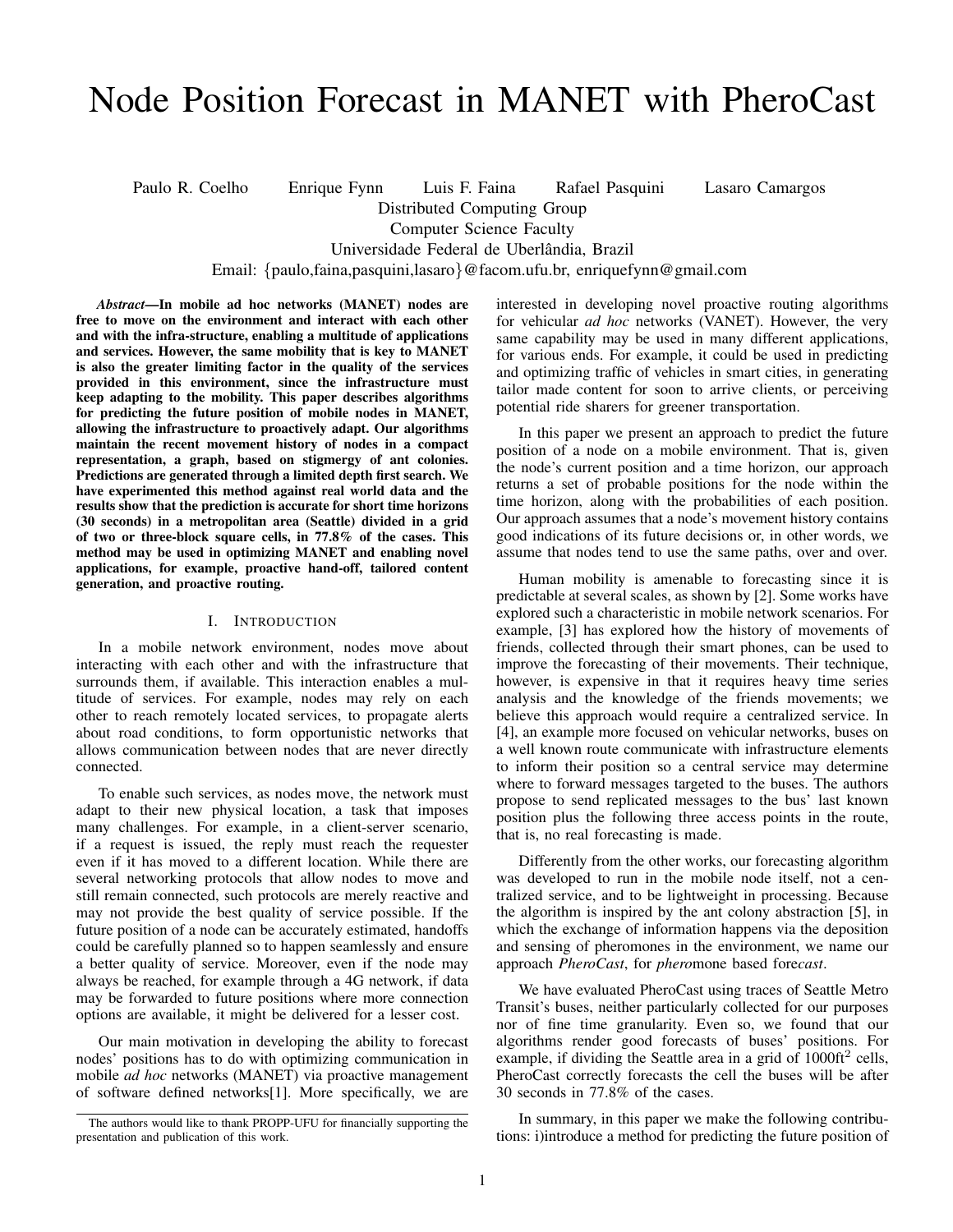nodes in mobile environments; ii)present experimental results showing the method's accuracy; iii)discuss several applications of PheroCast.

The remainder of this document is organized as follows. In Section II we describe our data structure and basic algorithm to fill it in. In Section III we describe how make forecasts using the data structure. We discuss some drawbacks in the algorithm and present an improved version in Section IV. Section V is dedicated to evaluating our approach. We present several uses of our algorithms in Section VI and discuss related work in Section VII. Finally, in Section VIII we present some conclusions and discuss future work.

# II. PHEROCAST

We start the description of our pheromone-based position forecast algorithms, PheroCast, by introducing a few data structures, starting with *phero trails*.

# *A. Phero Trail*

The ants' or, more generally, the nodes' wanderings are filled with sights of *landmarks*, distinguishable accidents in the environment. We say that a node is in a landmark site  $L$  iff  $L$  is the most outstanding landmark in sight from the node's current position. Consider a wireless access point (AP), for a real world example. The AP is a landmark and its site corresponds to the surrounding area in which no other AP has a stronger signal. Another example, which we explore later in this paper, might be coarse grained GPS coordinates; if a node has lattitude -18◦ 53.639' and longitude -48◦ 10.883', then we may say that it is within site (-18,-48).

The PheroCast algorithms track nodes based on the sites they visit. To do so, at regular time intervals, nodes log the time and the landmark in whose site they currently are; this is equivalent to dropping some pheromone in such a landmark's site, except that the environment is not changed but only the ledger the "ant" carries around. If, on the one hand, the same landmark is seen in consecutive intervals, then either the landmark is visible over a great stretch or the node is moving slowly, and more pheromone will be dropped in its site. On the other hand, if the landmark is just briefly seen, then either the site is small or the node is at high speed, and little pheromone should be dropped, since the node does not stay near the site for very long. Each entry in the log also has the general direction of the node at the moment the entry was created.

Fig. 1 and Fig. 2 depict, respectively, three trajectories of a single node travelling at constant speed through a field with several landmarks and the corresponding trip logs.

To be used in our algorithms, the logs are converted into *phero trails*, digraphs in which vertices represent the sites visited and the edges connect vertices corresponding to sites consecutively visited; the edge points to the vertex corresponding to the site visited latest. Each vertex  $v$  in a phero trail holds two values:

v.id, of the form  $(i, d)$ , is a unique identification of vertex  $v$ , where  $i$  stands for the landmark identification in the corresponding site and  $d$  is the direction the



Fig. 1: Example of a node's trajectories on a field, marked as dotted and dashed lines. Large numbered dots identify landmarks and the marks over the lines mark the locations where entries were made in the corresponding trip log, depicted in Fig. 2.

|                | Trip $\times$ |           |             | Trip $\square$ | Trip $\nabla$ |           |  |
|----------------|---------------|-----------|-------------|----------------|---------------|-----------|--|
| Entry #        | Site          | Direction | <b>Site</b> | Direction      | Site          | Direction |  |
| 0              | 0             | N         | 0           | Е              | 0             | N         |  |
| 1              |               | N         | 7           | Е              |               | N         |  |
| 2              | 1             | Е         | 8           | Е              | 1             | Е         |  |
| $\mathfrak{Z}$ | 2             | Е         | 8           | Е              | 2             | Е         |  |
|                | 6             | Е         | 9           | Е              | 6             | Ε         |  |
| $\frac{4}{5}$  | 4             | N         | 10          | Е              | 4             | N         |  |
| 6              | 4             | E         | 11          | Е              | 3             | W         |  |
| 7              | 5             | E         | 11          | N              | 3             | W         |  |
| 8              | 12            | E         | 12          | N              |               |           |  |
| 9              | 12            | Е         | 12          | N              |               |           |  |
| 10             | 12            | E         | 12          | W              |               |           |  |
| 11             |               |           | 12          | S              |               |           |  |
| 12             |               |           | 12          | Е              |               |           |  |
| 13             |               |           | 12          | E              |               |           |  |

Fig. 2: Example of a node's trip log. For each trip, the first column has the site the node was in and the second column has the direction the node was following when the entry was added to the log.

node was following when the respective entry was recorded in the log.

 $v.p$  corresponds to how much pheromone was dropped in the site, while going in the same direction  $d$ , i.e., the number of consecutive entries in the log with the same  $(i, d)$ .

Fig. 3 depicts the phero trails from the example logs in Fig. 2. Phero trails are not necessarily cycle free, however, we do not expect them to frequently deviate from a single chain of vertices, as the one depicted here.

To support the position forecasting, phero trails are combined into *phero maps*.

# *B. Phero Map*

A phero map is a digraph that represents the past trips of a single node or, depending on the application and as discussed in Section VI, multiple nodes. Each vertex  $v$  in the phero map holds three values:

 $v.id$ , similarly to vertices in a phero trail, is a unique identification of vertex  $v$ , in the form  $(i, d)$ ;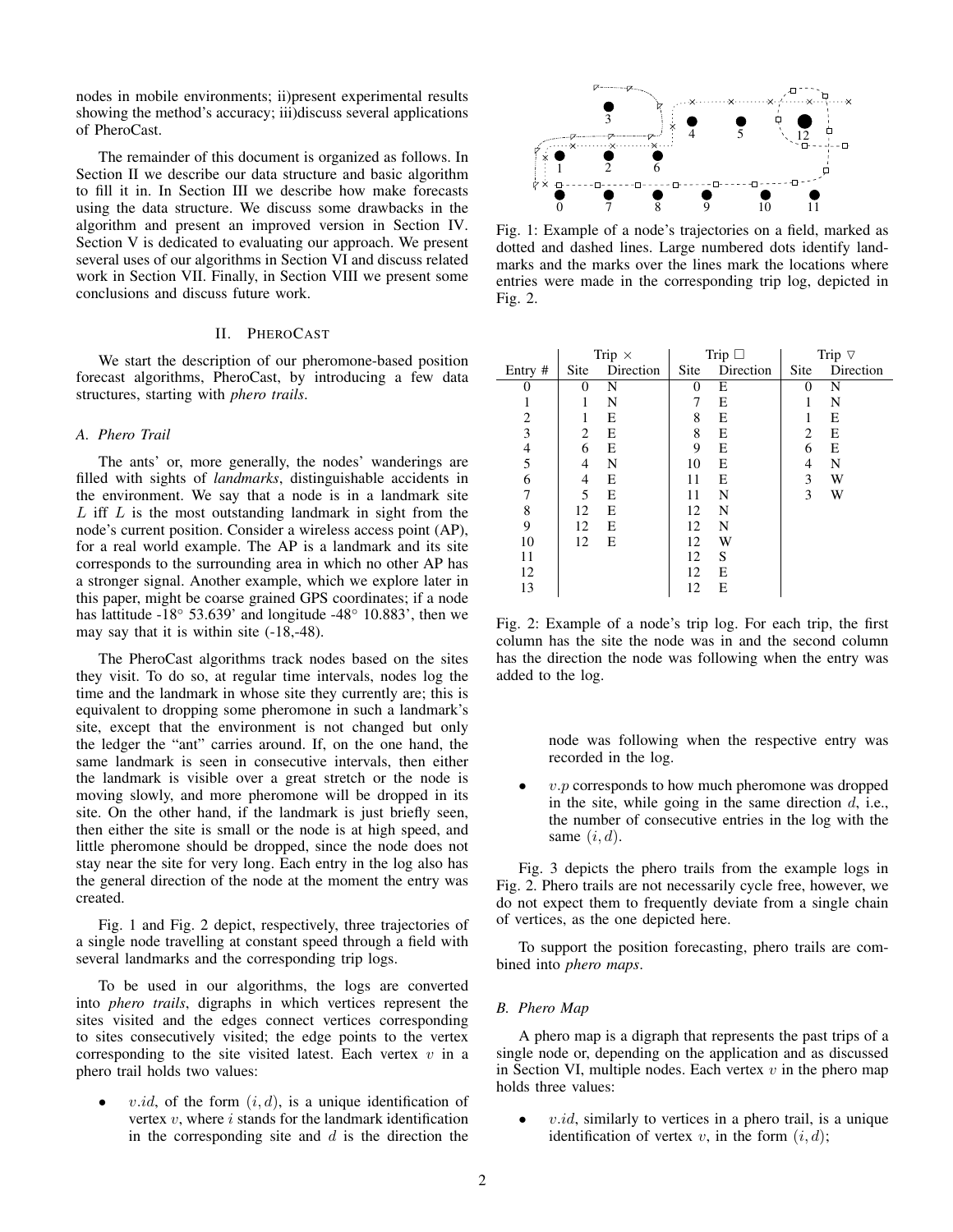| ((0, N), 1)  | ((0, E), 1)  | ((0, N), 1) |
|--------------|--------------|-------------|
| ((1, N), 1)  | ((7, E), 1)  | ((1, N), 1) |
| ((1, E), 1)  | ((8, E), 2)  | ((1, E), 1) |
| ((2, E), 1)  | ((9, E), 1)  | ((2, E), 1) |
| ((6, E), 1)  | (10, E), 1)  | ((6, E), 1) |
| ((4, N), 1)  | ((11, E), 1) | ((4, N), 1) |
| ((4, E), 1)  | ((11, N), 1) | ((3, W), 2) |
| ((5, E), 1)  | ((12, N), 2) |             |
| ((12, E), 3) | ((12, W), 1) |             |
|              | ((12, S), 1) |             |
|              | ((12, E), 2) |             |

Fig. 3: Phero trails of logs in Fig. 2.

- $v.a$  is the average amount of hormone dropped in each trip in the site  $i$ , while going in direction  $d$ ; and,
- $v.t$  is the number of times site i has been visited, while going in direction  $d$ , in all recorded trips.

Given a set of phero trails, the corresponding phero map has a vertex corresponding to each vertex of every phero trail in the set, with the same id. For each such vertex  $w$ , the value of w.a is the average of the p value of all vertices with id  $w.id$ in all trails in the set, and  $w.t$  is the number of such vertices. Formally, given the set  $T = \{(V_1, E_1), \ldots, (V_n, E_n)\}\)$ , where each pair  $(V_i, E_i)$  is a phero trail with vertices  $V_i$  and edges  $E_i$ , let  $U_T = \bigcup_{i=1}^{n} V_i$ ; the corresponding phero map  $M_T = (V, E)$ is as follows:

- $\exists w \in V \iff \exists v \in U_T, w.id = v.id$
- $\forall w \in V, w.a = Avq({v.p : v \in U_T, v.id = w.id})$
- $\forall w \in V, w.t = |\{v : v \in U_T, v.id = w.id\}|$
- $\exists (e, e') \in E \iff \exists E_i : \exists (f, f') \in E_i : e.id =$  $f.id \wedge e'.id = f'.id$

The pseudo code in Algorithm 1 builds a phero map according to this definition. Fig. 4 depicts the phero map resulting from the trails in Fig. 3.

Using a phero map, one may draw some conclusions about the movement of a node. Based on the map in Fig. 4, for example, we may conclude that the node uses two different routes to travel from site 0 to site 12 and that, in average, it stays within site 8 for twice as much as within site 9. More interestingly, one may predict where the node is headed. For example, from the same map, if at site 6, travelling east, the node may be headed towards sites 3 or 12, but once at site 4, it is likely to be going towards 12 only.

The drawing of accurate conclusions hinges on how accurate the information in the map is, and the map construction, as presented in Algorithm 1, does not deal with one important source of inaccuracy: information ageing. We show how to fix

# Algorithm 1 Building a Phero Map.  $V \Leftarrow \emptyset$  $E \Leftarrow \emptyset$ for all phero trail  $(V_t, E_t) \in T$  do for all vertex  $v \in V_t$  do if  $\neg \exists w \in V : w.id = v.id$  then  $V \leftarrow V \cup \{ (id = v.id, a = v.p, t = 1) \}$ else  $w.a \Leftarrow \frac{w.a*w.t+v.p}{...}$  $w.t \leftarrow w.t + 1$ end if end for for all edge  $(f, f') \in E_t$  do if  $\neg \exists (e, e') \in E : e.id = f.id \land e'.id = f'.id$  then  $E \Leftarrow E \cup \{(f, f')\}$ end if end for end for



Fig. 4: Phero map of phero trails in Fig. 3.

this problem in Section IV, along with discussing some important implementation details. For now, we proceed showing how to make forecasts based on the map.

# III. POSITION FORECAST

Given a node's phero map  $M$ , a site i, a direction d, the amount of time  $t$  the node has been within site  $i$  with direction  $d$ , and the amount of time  $h$  in the future for when the forecast is needed, we need to determine where will the node be after time  $h$  has elapsed. We translate this question into the following: what vertices  $w$  are reachable from vertex  $v, v.id = (i, d)$ , such that the sum of the average amount of pheromone dropped in the path from  $v$  to  $w$  is smaller or equal than h?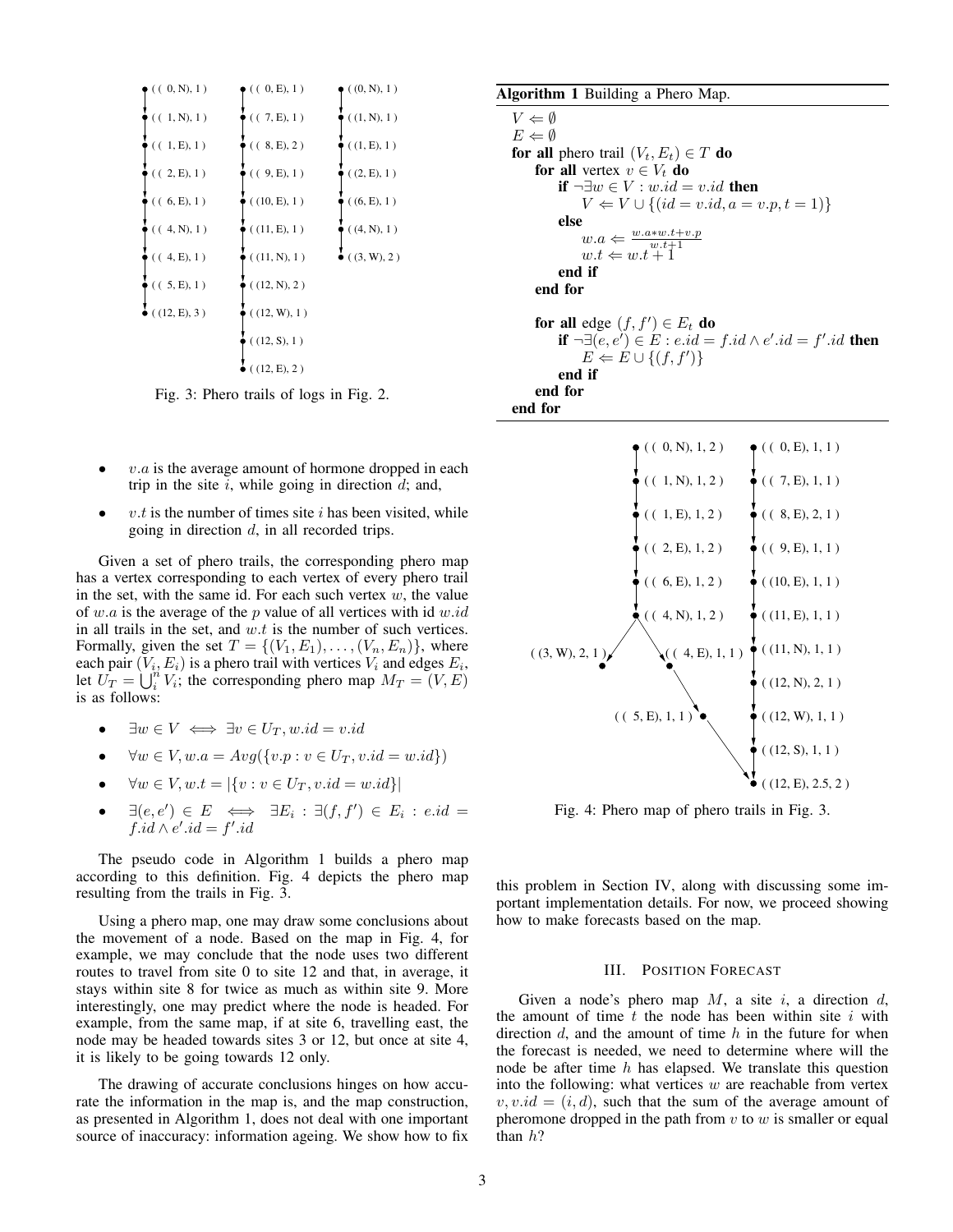Let the sequence of vertices that form a path from vertex  $v_1$  to  $v_n$  in M be represented as  $\langle v_1, \ldots, v_n \rangle$  and let:

• 
$$
A(\langle v_1,\ldots,v_n\rangle) = \sum_{i=1}^n v_i.a;
$$

 $P_h$  be the set of all  $s = \langle v_1, \ldots, v_n \rangle$  such that  $v_1.id =$  $(i, d)$  and  $A(s) \leq h + t$ .

The set of vertices reachable from  $v$  within time  $h$ , which answers the question stated in the previous paragraph, is the set  $R = \{v_n : \langle v_1, \ldots, v_n \rangle \in P_h\}$ . The pseudo code in Algorithm 2 describes a breadth first search that calculates R.

### Algorithm 2 Position Forecast.

**Require:**  $i, d, t, h$  $R \leftarrow \text{BST}(i, d, t + h)$ function  $BST((i, d), th)$ Chose  $v \in V$ ,  $v.id = (i, d)$ if  $v.a < th$  then return  $\cup_{w\in V,\exists(v,w)\in E}$  BST $(w.id, 0, th - v.a)$ else return  $\{v\}$ end if end function

As important as determining  $R$  is determining the probability of each vertex  $v$  in  $R$  be the node corresponding to the next site to be visited,  $P[v]$ , which is given by the equation:

$$
\forall v, v \in R, \mathbf{P}[v] = \frac{v.t}{\sum_{w \in R} w.t}
$$

Once the forecast is generated, it may be post-processed according to the application needs. For example, we envision the forecast being used in a Delay Tolerant Network[6] to decide where to send messages so addressed node will likely collect them. In this scenario, a network router may select the  $k$  sites forecast with the highest probabilities to forward messages; forwarding to all forecast sites may give a better coverage, but the cost may be too prohibitive.

#### IV. IMPROVEMENTS

The phero map construction, as presented in Algorithm 1, is simple and of easy understanding. As a matter of fact, it is too simple, and has some drawbacks that we now discuss.

First and foremost, the resulting phero map does not capture any notion of information ageing. Hence, old and, possibly, stale information affect the predictions just as much as new and up-to-date information. If the moving pattern changes over time, it is desirable that the older a trip, the lesser its impact in the forecasting.

Second, the algorithm requires an *a priori* knowledge of all trails to be processed. This requirement is not realistic for two reasons: mobile nodes may not have the storage required to keep all the phero trails plus the phero map; moreover, to be useful the mechanism should generate predictions from day one, which will be more or less accurate depending on the information already summarized by the map.

Third, the map does not preserve the notion that different origins may normally lead to different destinations, even if the routes share some sites. For example, suppose that a node has two route patterns, one from site 1 to 3 passing by 2 and one from 4 to 5 also passing by 2 *en route*. When forecasting the node's position while at site 2, the proposed map will not provide any means to differentiate trips started at 1 from those started at 3.

We have addressed the first and second problems in Algorithm 3, which we discuss next, along with some implementation details. As for the third problem, it may be tackled by means of other techniques, which we discuss in the Section VII. Such techniques, however more accurate, are also more expensive to execute.

| Algorithm 3 Building a Phero Map - Improved version. |  |  |  |  |  |
|------------------------------------------------------|--|--|--|--|--|
|                                                      |  |  |  |  |  |

| $V \Leftarrow \emptyset$                                               |
|------------------------------------------------------------------------|
| $E \Leftarrow \emptyset$                                               |
| for all phero trail $(V_t, E_t) \in T$ , with timestamp $\tau$ do      |
| for all vertex $v \in V_t$ do                                          |
| if $\neg \exists w \in V : w.id = v.id$ then                           |
| $V \leftarrow V \cup \{(id=v.id, a=v.p, s=\tau, t=\sigma)\}\$          |
| else                                                                   |
| $w.t \Leftarrow \sigma + (1 - \sigma)^{\tau - w.s} * w.t$              |
| $w.a \Leftarrow w.a + \sigma(v.p - w.a)$                               |
| $w.s \Leftarrow \tau$                                                  |
| end if                                                                 |
| end for                                                                |
|                                                                        |
| for all edge $(f, f') \in E_t$ do                                      |
| if $\neg \exists (e, e') \in E : e.id = f.id \land e'.id = f'.id$ then |
| $E \Leftarrow E \cup \{(f, f')\}$                                      |
| end if                                                                 |
| end for                                                                |
| end for                                                                |

#### *A. Information Ageing*

As aforementioned, the a field of a vertex in the phero map stores the average amount of time spent in the corresponding site; this value is used in Algorithm 2 to limit the depth of the search over the map. In order to account for information ageing, we have replaced the standard average used to calculate a in Algorithm 1 by an exponentially weighted moving average, EWMA[7], also known as exponential smoothing.

In short, the EWMA is an iteratively built average that gives older values exponentially smaller weights. Given a set of  $t - 1$  values and its EWMA  $S_{t-1}$ , the EWMA of t values  $S_t = \sigma v_t + (1-\sigma)S_{t-1} = S_{t-1} + \sigma(v_t - S_{t-1})$ , where  $v_t$  is the t-esim value added. The bigger the  $\sigma$  factor,  $0 \le \sigma \le 1$ , the smaller the weight of older values and the faster the ageing. The estimation of round trip times in TCP is one example of other uses of EWMA in networks [8].

Once the set of possible paths is determined, the  $t$  field is used to weight them against each other to calculate the probability of using each one. Although this field is not an average, we have made it so without change in the forecasting algorithm, and also used EWMA to account for ageing. Replacing the calculation of field a for EWMA is straightforward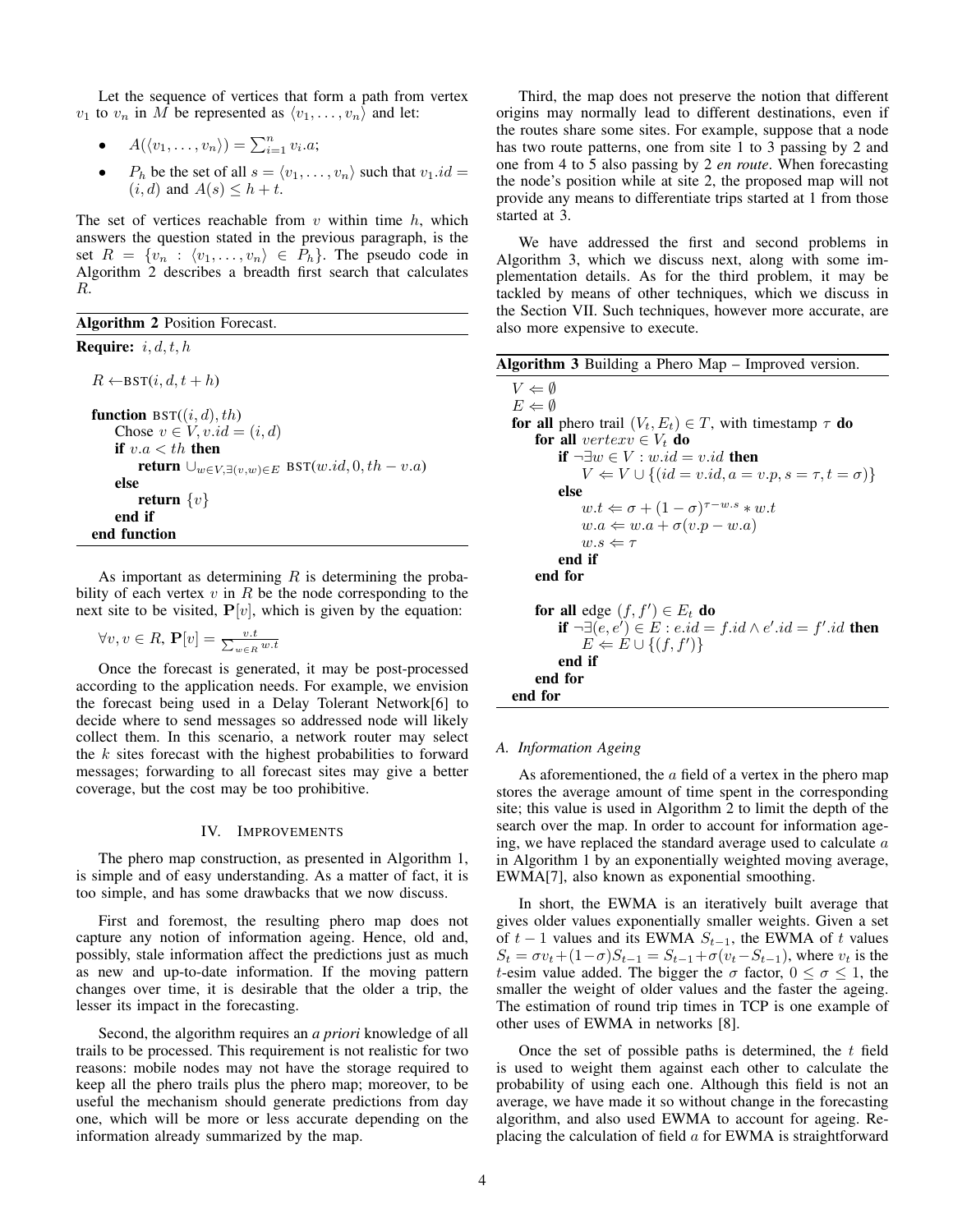since the field was an average in the first algorithm. Applying EWMA to field t required other changes.

First, to keep track of how old the information is, we tag each trail with a *timestamp*. The timestamp is an all time monotonically increasing counter of the number of trails a node has processed; the first trail has timestamp 1, the second 2, and so forth. Second, we extended each vertex in the map with field s, which stores the timestamp of the trail that last caused the vertex to be updated. Whenever processing a new trail, causing a vertex  $w$  to be updated, the following procedure is used: the old value of w.t is multiplied by  $1-\sigma$  as many times as there were trails in between w.s and the one being processed, and summed to  $\sigma$ . This way, the value of w.t corresponds to the EWMA of values  $w_t$ , where  $w_t$  is 1 if the vertex was visited in trail  $t$  and  $0$  otherwise. The resulting value is used in the same way as in the search, that is, to weight possible paths against each other.

#### *B. Execution Optimization*

To allow for an online phero map construction, the outer for all in Algorithm 3 may be executed interactively, as new trails are added to  $T$ . Moreover, the first inner for all in the algorithm may also be executed interactively. This way, the algorithm does not have to wait until the new trail is complete and, instead, may process new vertices as they are added to the trail.

To keep a small footprint, a garbage collection procedure runs in parallel with the construction, removing nodes with timestamps that are too old from the map. The process is optimized by locating garbage collection candidates during map (forecasting) searches. The garbage collection is not described in the pseudo code to keep the presentation simple.

As a final optimization, the different powers of  $1 - \sigma$ , needed in the EWMA calculations, are pre-computed and stored in a table for quick reference; values smaller than a predefined threshold are considered zero, effectively discarding information that is too old.

# V. EVALUATION

In order to test the effectiveness of PheroCast, we have evaluated it using traces of Seattle buses collected in November 2001[9]. The traces indicate the position of uniquely identified buses, the route they were following, and the time the record was made; Fig. 5 shows an excerpt of the logs.

| 20-11:20:50:06 1008 007 00700572 53313.750000 143677.765625 |  |  |  |
|-------------------------------------------------------------|--|--|--|
| 20-11:20:50:37 1008 007 00700572 52934.000000 144449.687500 |  |  |  |
| 20-11:20:51:06 1008 007 00700572 52518.625000 145292.718750 |  |  |  |
| 20-11:20:51:37 1008 007 00700572 52136.875000 146063.234375 |  |  |  |
| 20-11:20:52:05 1008 007 00700572 51806.125000 146747.406250 |  |  |  |
| 20-11:20:52:37 1008 007 00700572 51289.625000 147785.031250 |  |  |  |

Fig. 5: Trace excerpt of bus 1008 following route 007. Columns are date:time, bus id, route id, unknown, and distances in X and Y from a reference point, in feet.

# *A. Parameters*

During the experiment, the log is processed as if each entry had just been produced. Although there is no data about the trace informing how often the entries should have been recorded, we identified that most entries are around thirty seconds apart. To handle variations and small gaps in the log, we considered any interval of less than  $m \times 30$  seconds as *one time unit*, where m is a test parameter, and disregarded larger intervals. That is, if two log entries were more than one time unit apart, then they do not result in an edge in the phero map. For each entry processed, we used PheroCast to predict the position in the next entry, if not disregarded. E.g., when processing the second entry in Fig. 5, we estimate where the bus would be after one time unit, around 20:51:07 and check weather it matches the coordinates in the third entry in the log.

Because the buses' coordinates in the log are too fine grain for our purposes (1 foot), for the tests we considered coarser units of  $q$  feet. That is, we have the equivalent of a grid of  $gft<sup>2</sup>$  square cells overlaid on Seattle. In Fig. 6, for example, we considered  $q = 300$ ft.



Fig. 6: (a)All entries for buses on route 007 on the fifth trace and a (b) zoom. The entries show a clear movement pattern, as expected from a regular bus line.

In summary, the results presented are dependent on four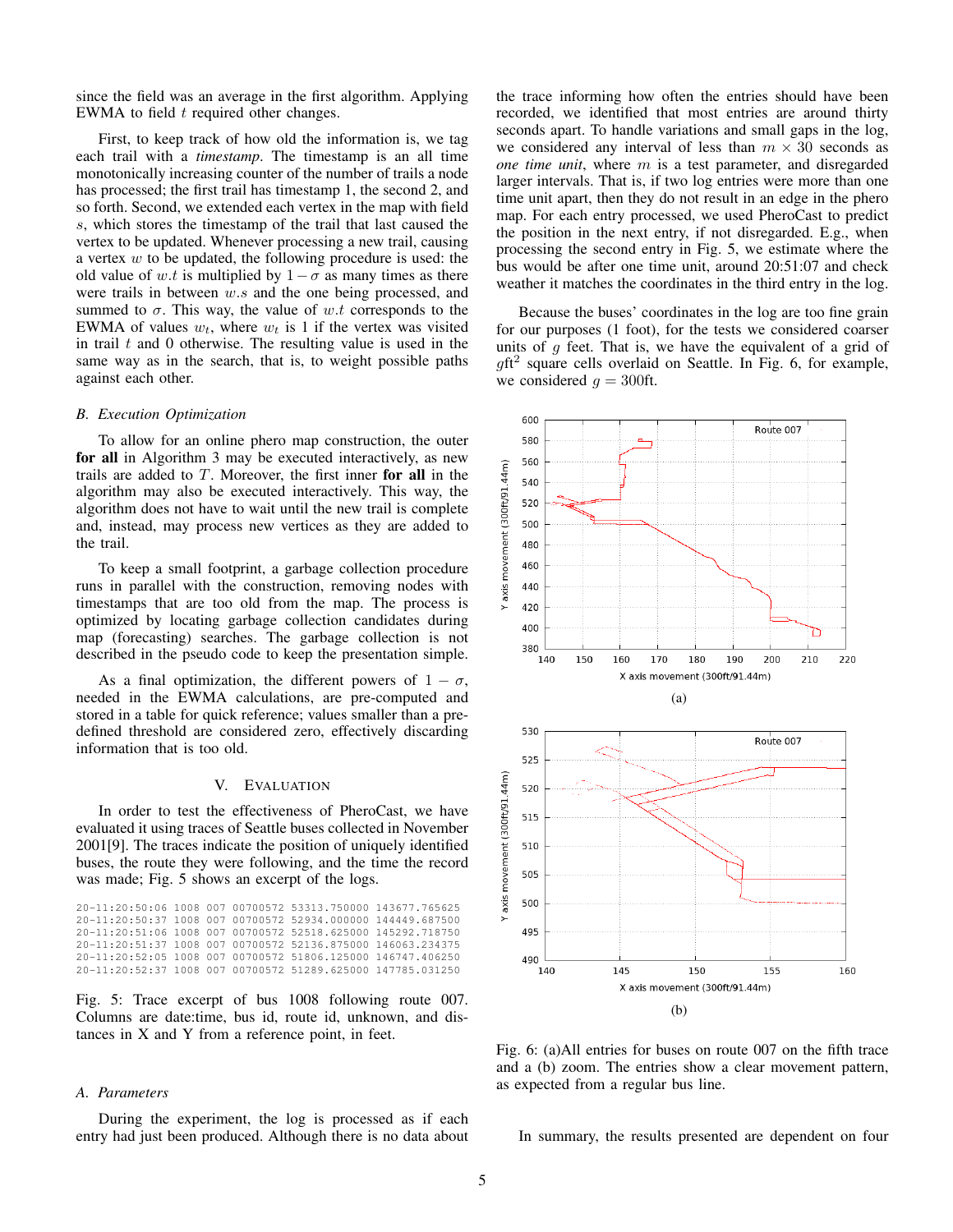parameters: k, the maximum number of entries from the forecast which are considered; g, the dimensions of a cell over the map;  $m$ , the threshold for considering consecutive log entries; and  $\sigma$ , the smoothing parameter for EWMA.

#### *B. Validity of Assumptions*

The results we present here are for the 186 trips over route 007, which ammount to 310,206 entries in the log. We focus on this route because it is the largest in the trace set; results for other routes and traces are similar. The prototype used is available at https://gitorious.org/ants-colony-grid/aging-fixes, along with an explanation of how the traces were pre-processed.

From the logs and Fig. 6(a) it is clear that the assumption we made that the mobile node follows clear patterns is satisfied, as expected by buses following well defined routes. A zoom of Fig. 6(a) is provided in Fig. 6(b).

# *C. Error*

In order to measure the error of our algorithms, we considered, among the k selected forecast, the one closest to the actual node position. The error is the difference, in number of cells, between the real and the forecast coordinate.

For an example, consider the scenario with with parameters  $k = 3$ ,  $g = 600$ ,  $m = 2$  and  $\sigma = 0.4$ . For such scenario, Fig. 7(a) shows the x coordinate of few thousand entries in the traces, as well as the best forecast. The error is presented in the bottom part of Fig. 7(a). A similar graph, for the  $y$ coordinates and the combination of X and Y coordinates is presented in Fig. 7(b) and (c), respectively.

# *D. Results*

We considered several combinations of values for  $k$ ,  $g$  and  $\sigma$ , which are compiled in Table I. At the first (top) part of the table we present the results for varying  $g$ , and fixed  $k$ ,  $m$ and  $\sigma$ . Although the value of  $k = 3$  seems arbitrary, it was chosen to reflect the possible directions a bus may follow from a block corner. Since q value of 300,600, or  $1000 \, ft$  roughly correspond to one, two, and three blocks,  $k = 3$  should be well suited in these cases. We use the  $g = 1000 \, ft$  configuration as baseline in the middle and bottom parts of the table.

The data shows that the larger the parameter  $q$  the more forecasts are correct. However, a number of forecasts are still off, on average, by around 0.320892 cell, even when each cell is  $1000 ft$  wide. We believe this happens due to the temporal granularity of the log; thirty seconds may represent a wide variety of displacements, depending on the time of the day, traffic, and events such as load and unload of wheel chairs, which will lead to each node in the phero map having a large degree. This suspicion is somewhat confirmed by the data on the second part of Table I where we varied the parameter  $k$ . The larger  $k$  is, the more alternatives in the forecast are taken into account and, therefore, the smaller is the number of errors.

Parameter  $m$  plays an important role in the algorithm, allowing bad data to be ignored and causing the algorithm not to risk a forecast. This fact is seen on the third part of the table; with  $m = 1$ , the algorithm correctly forecasts half of what it would with  $m = 2$ , but is makes only one fourth of the mistakes, reaching an accuracy of 77.8%. Depending





(c) X and Y coordinate forecast and error.

Fig. 7: Estimated X/Y coordinate and error for bus following route 007 with parameters  $k = 3$ ,  $q = 600$ ,  $m = 2$  and  $\sigma =$ 0.4. Error is measured as the difference, in number of cells, between real and forecast coordinates.

on the application, PheroCast may be expected to risk and, therefore, m should be made large. We expect, however, that if it is combined with large  $q$ , the rate of success will be very low, as the phero map should become filled with nodes for the same route but not connected.

Finally, the bottom part of the table shows the effect of varying  $\sigma$ . Because the buses routes are very stable, the value of  $\sigma$  had little influence in the algorithm's outcome. Further testing is required to better highlight the effects of varying  $\sigma$ .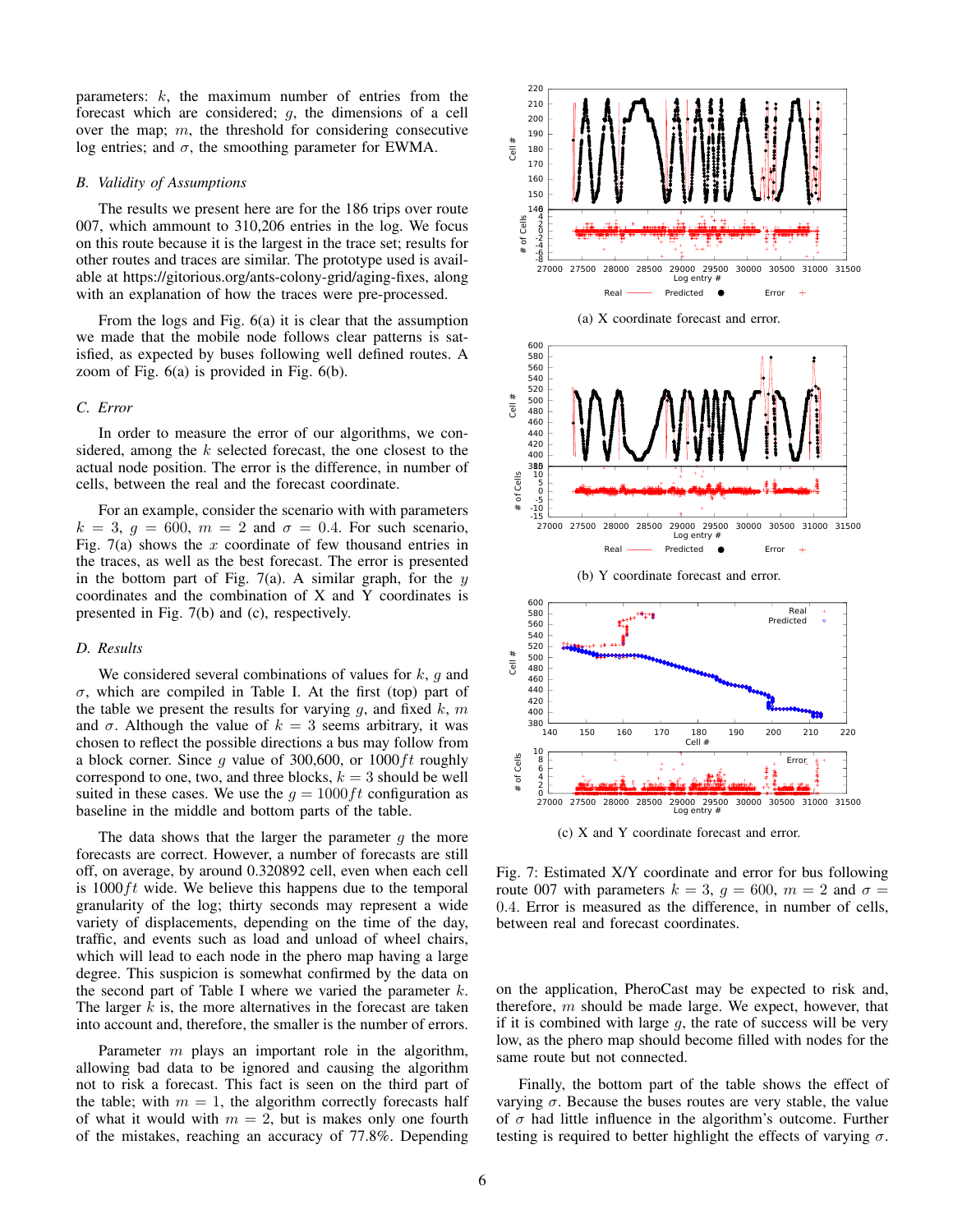|                      | $k = 3, q = 1000, m = 2, \sigma = 0.4$ | $k = 3, q = 600, m = 2, \sigma = 0.4$  | $k = 3, q = 300, m = 2, \sigma = 0.4$  |  |
|----------------------|----------------------------------------|----------------------------------------|----------------------------------------|--|
| Correct              | 164144                                 | 142134                                 | 113187                                 |  |
| Incorrect            | 78733                                  | 100662                                 | 129160                                 |  |
| Avg Error            | 0.380292                               | 0.568888                               | 1.04426                                |  |
| <b>Std Deviation</b> | 0.628262                               | 0.87885                                | 1.59737                                |  |
|                      |                                        |                                        |                                        |  |
|                      | $k = 3, q = 1000, m = 2, \sigma = 0.4$ | $k = 1, q = 1000, m = 2, \sigma = 0.4$ | $k = 5, q = 1000, m = 2, \sigma = 0.4$ |  |
| Correct              | 164144                                 | 148272                                 | 170055                                 |  |
| Incorrect            | 78733                                  | 94605                                  | 72822                                  |  |
| Avg Error            | 0.380292                               | 0.463901                               | 0.352533                               |  |
| <b>Std Deviation</b> | 0.628262                               | 0.669402                               | 0.612979                               |  |
|                      |                                        |                                        |                                        |  |
|                      | $k = 3, q = 1000, m = 2, \sigma = 0.4$ | $k = 3, q = 1000, m = 1, \sigma = 0.4$ | $k = 3, q = 1000, m = 3, \sigma = 0.4$ |  |
| Correct              | 164144                                 | 80131                                  | 178908                                 |  |
| Incorrect            | 78733                                  | 22816                                  | 105657                                 |  |
| Avg Error            | 0.380292                               | 0.239235                               | 0.445941                               |  |
| <b>Std Deviation</b> | 0.628262                               | 0.485933                               | 0.6708                                 |  |
|                      |                                        |                                        |                                        |  |
|                      | $k = 3, q = 1000, m = 2, \sigma = 0.4$ | $k = 3, q = 1000, m = 2, \sigma = 0.9$ | $k = 3, q = 1000, m = 2, \sigma = 0.1$ |  |
| Correct              | 164144                                 | 162990                                 | 164099                                 |  |
| Incorrect            | 78733                                  | 80287                                  | 78772                                  |  |
| Avg Error            | 0.380292                               | 0.383664                               | 0.380648                               |  |
| <b>Std Deviation</b> | 0.628262                               | 0.623157                               | 0.631531                               |  |

TABLE I: Correct/incorrect forecasts for different configurations of  $g, k, m$  and  $\sigma$ . The scenario  $k = 3, g = 1000, m = 2$  and  $\sigma = 0.4$  is used as baseline.

Even though all configurations lead to errors in the forecasting, their distribution, presented in Fig 8, shows that most are around one or two cells, and very few are above five cells. In a delay tolerant network, for example, if the error is for a coordinate that will still be reached, even if not within the expected time horizon, the network's ability to delivery of messages may not be affected.



Fig. 8: Cumulative Distribution Functions for errors in forecasting with diverse configurations of  $g, k, m$  and  $\sigma$ .

# VI. VARIATIONS AND APPLICATIONS

There are many different scenarios in which PheroCast or some variation thereof may prove useful. Here we discuss some examples.

*a) GPS Pre-Calculated Routes:* If PheroCast is embedded in a vehicular on-board system equipped with GPS, then whenever the GPS is used to calculate a route, it may be used by PheroCast to improve the forecasts. Based on our own experience, which we conjecture is valid to other drivers, whenever driving on a well known area, the GPS suggestions matters very little. On lesser known areas, however, the GPS

suggestion will likely be followed. Hence, PheroCast may consider the GPS suggestion as a regular phero-trail, which will bear little weight on the well known areas but be very important in complementing the little information in the map for the less known areas.

*b) Network Routing:* As aforementioned, we are interested in using PheroCast in optimizing the routing in vehicular *ad hoc* networks – VANET. Once a node knows where it will be going, it can attach such information to outgoing requests so that it is used by the network to route responses back to the node. For example, the forecast may be used to create flows in OpenFlow[10] or reserving channels in the MPLS[11] boxes it crosses.

*c) Smart Cities' Traffic Planning:* In a smart city scenario, nodes could periodically report their position and forecast to some common entity. This way, the entity could then correlate the information to estimate and forecast traffic. This would allow, for example, for detecting and preventing traffic jams. Moreover, if nodes are taking unusual routes, other nodes, with similar mobility patterns, may be advised to take detours before they reach the area with anomaly.

The same mechanism may be used while in areas not previously (or recently) visited by the node. That is, the forecasts may be accomplished based on the average mobility pattern in the area.

#### VII. RELATED WORK

[2] have shown that human mobility is predictable at several scales. We have explored such characteristic and presented, in this paper, a method for forecasting the position of nodes in a mobile network environment. In this section we discuss other works related to forecasting in mobile networks.

In [3], time series analysis of user mobility traces have been combined with social information from the users' smart phones to provide very accurate forecasts. It seems reasonable